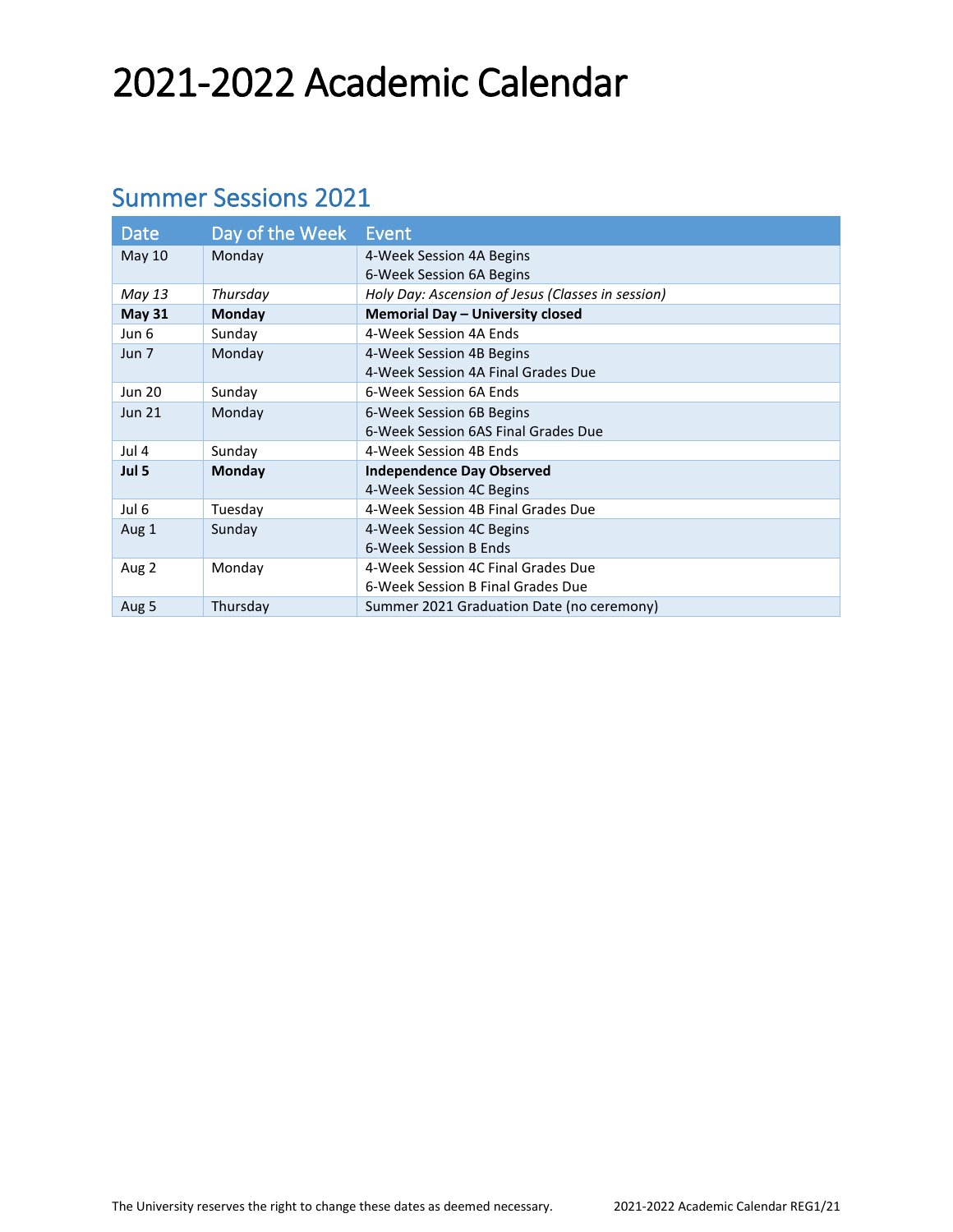#### Fall Session 2021

| Date             | Day of the Week     | Event                                                                 |
|------------------|---------------------|-----------------------------------------------------------------------|
| Aug 9            | Monday              | 6-Week Session 6A Begins                                              |
| Aug 14           | Saturday            | <b>Opening Convocation</b>                                            |
|                  |                     | Weekend Classes Begin                                                 |
| Aug 15           | Sunday              | Holy Day: Assumption of the Blessed Virgin Mary                       |
| Aug 16           | Monday              | Fall Full-Term Classes Begin                                          |
|                  |                     | First 8-Week Session Begins                                           |
|                  |                     | 4-Week Session 4A Begins                                              |
| Aug 20           | Friday              | Last Day to drop classes without record                               |
| Aug 23           | Monday              | Appropriate signatures required to add and/or withdraw from classes   |
| Aug 27           | Friday              | Last day to add a class for full term courses                         |
| Sep 6            | Monday              | Labor Day - University closed                                         |
| Sep 12           | Sunday              | 4-Week Session 4A Ends                                                |
| Sep 13           | Monday              | 4-Week Session 4B Begins                                              |
| Sep 17           | Friday              | Last day to change grading system for full term courses               |
| Sep 19           | Sunday              | 6-Week Session 6A Ends                                                |
| Sep 20           | Monday              | 6-Week Session 6B Begins                                              |
| Oct 7-9          | Thursday - Saturday | Mid-term break                                                        |
|                  |                     | No classes Oct. 7-9 for full-term classes, University closed Oct. 8   |
| Oct 10           | Sunday              | 4-Week Session 4B Ends                                                |
|                  |                     | First 8-Week Session Ends                                             |
| Oct 11           | Monday              | Mid-term grades due electronically                                    |
|                  |                     | 4-Week Session 4C Begins<br>8-Week Session Begins                     |
| Oct 12-15        | Tuesday - Friday    | Mid-term grade access for students / First-Year advising sessions     |
| Oct 18-22        | Monday - Friday     | Spring 2022 advising week for all currently enrolled students         |
| <b>Oct 22</b>    | Friday              | Last day to withdraw with a passing grade                             |
| Oct 25-28        | Monday - Thursday   | Spring 2022 priority registration week                                |
|                  |                     | Monday, Oct. 25 - Seniors                                             |
|                  |                     | Tuesday, Oct. 26 - Juniors                                            |
|                  |                     | Wednesday, Oct. 27 - Sophomores                                       |
|                  |                     | Thursday, Oct. 28 - First-Years                                       |
| <b>Oct 29</b>    | Friday              | Open registration for Spring 2022                                     |
| Oct 31           | Sunday              | 6-Week Session 6B Ends                                                |
| Nov 1            | Monday              | Holy Day: All Saint's Day                                             |
|                  |                     | 6-Week Session 6C Begins                                              |
| Nov <sub>7</sub> | Sunday              | 4-Week Session 4C Ends                                                |
| Nov 8            | Monday              | 4-Week Session 4D Begins                                              |
| <b>Nov 15</b>    | Monday              | Graduation Applications for Spring 2022 due in the Registrar's office |
|                  |                     | Summer 2022 schedules due to the Academic Dean and Registrar          |
| <b>Nov 24-27</b> | Wednesday-          | Thanksgiving Holiday - University closed                              |
|                  | Saturday            |                                                                       |
| Dec 3            | Friday              | Last day of classes before final exams                                |
| Dec 4            | Saturday            | Final Exams for Saturday classes                                      |
| Dec 6-9          | Monday - Thursday   | Final Exams for weekday and evening classes                           |
| Dec 8            | Wednesday           | Holy Day: Feast of the Immaculate Conception (Exams in session)       |
| Dec 9            | Thursday            | Fall semester ends for traditional courses                            |
| <b>Dec 12</b>    | Sunday              | 4-Week Session 4D Ends                                                |
|                  |                     | Second 8-Week Session Ends                                            |
|                  |                     | 6-Week Session 6C Ends                                                |
| Dec 13           | Monday              | Final grades due electronically for traditional classes               |
| Dec 16           | Thursday            | Fall 2021 Graduation (no ceremony)                                    |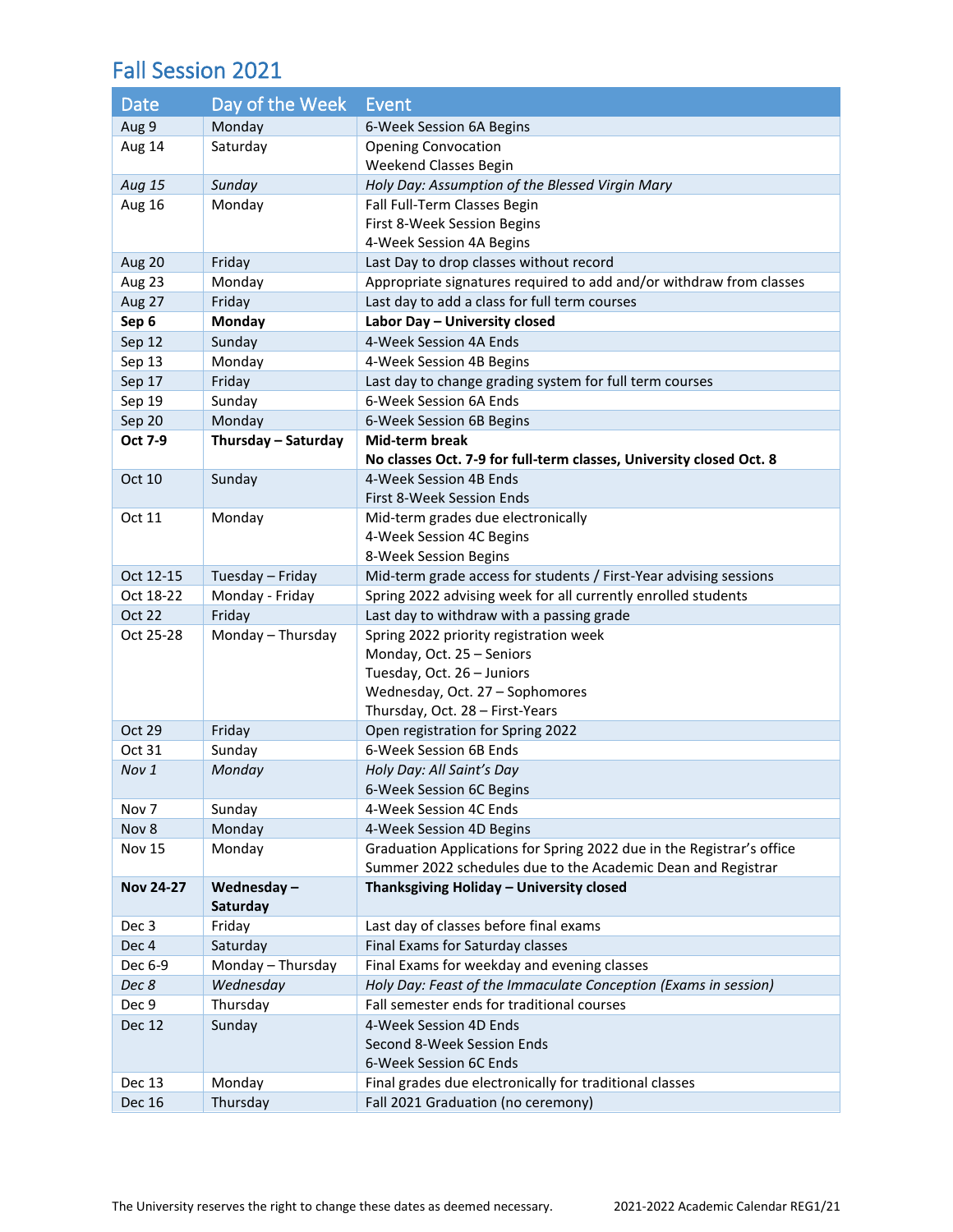## Winter Session 2022 – (Crosses into Spring)

| Date          | Day of the Week Event |                                                 |
|---------------|-----------------------|-------------------------------------------------|
| <b>Dec 13</b> | Monday                | <b>Winter Session Begins</b>                    |
| Dec 25        | Saturday              | Holy Day: Christmas                             |
| Jan 1         | Saturday              | Holy Day: Solemnity of Mary, Mother of God      |
| Jan 16        | Sunday                | <b>Winter Session Ends</b>                      |
| <b>Jan 17</b> | Monday                | Martin Luther King, Jr. Day - University closed |
| Jan 18        | Tuesday               | Winter Session Final Grades Due                 |